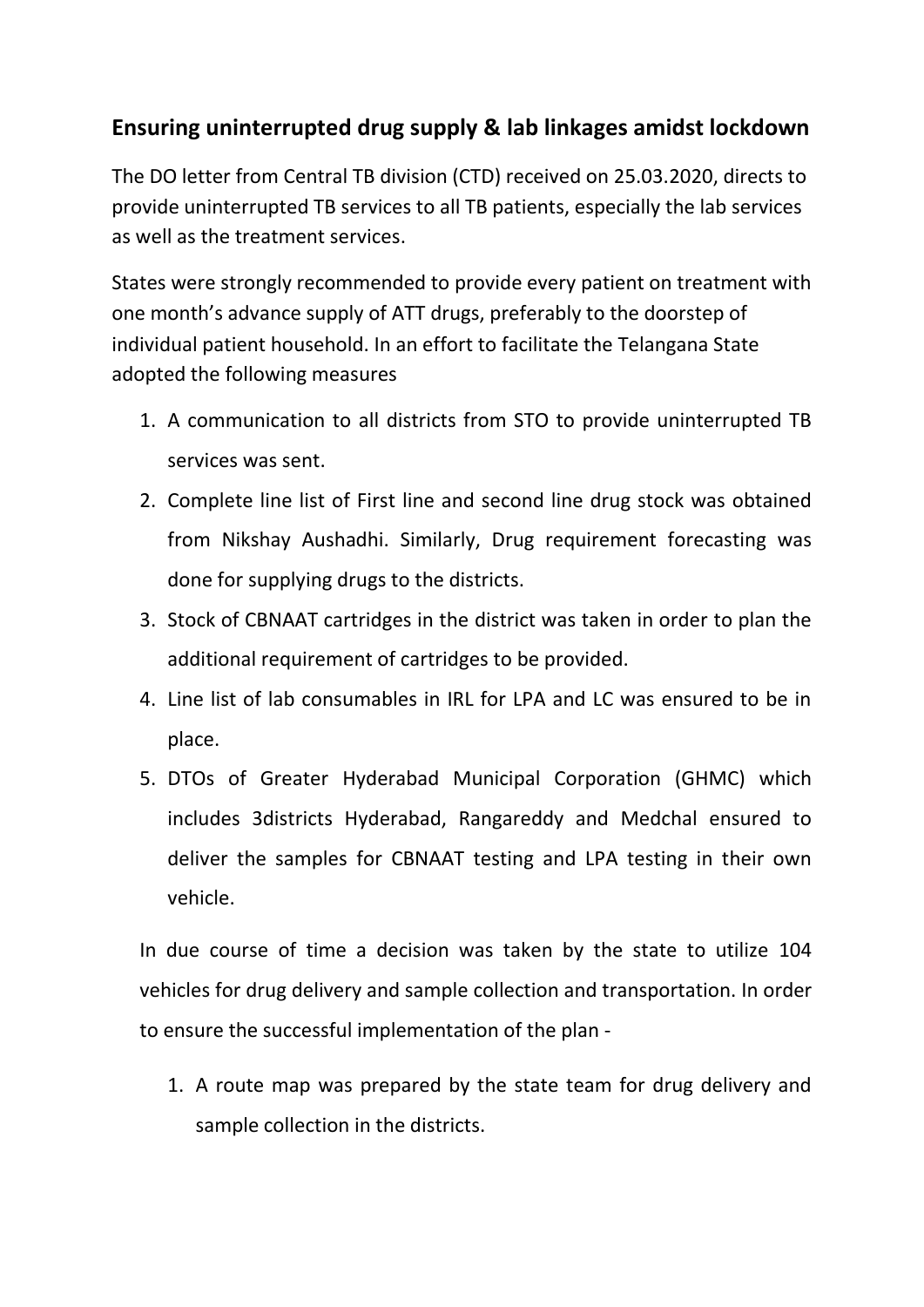- 2. All STLS in the districts were instructed to collect samples from periphery and send the samples to IRL in the same vehicle through which drugs were being delivered.
- 3. All 33 districts were covered in the route map date wise.



Even before the State/ Center imposed the lock down, the State office proactively prepared a roster of drug mobilization from State HQ Hyderabad to respective 33 District HQs. This activity was completed over a span of 2 weeks  $[8^{th}$  March- 24<sup>th</sup> March 2020].

Once the drugs arrived at District HQ, the corresponding STS/TB HV mobilized the drug to further PHIs and up to Patient household as appropriate.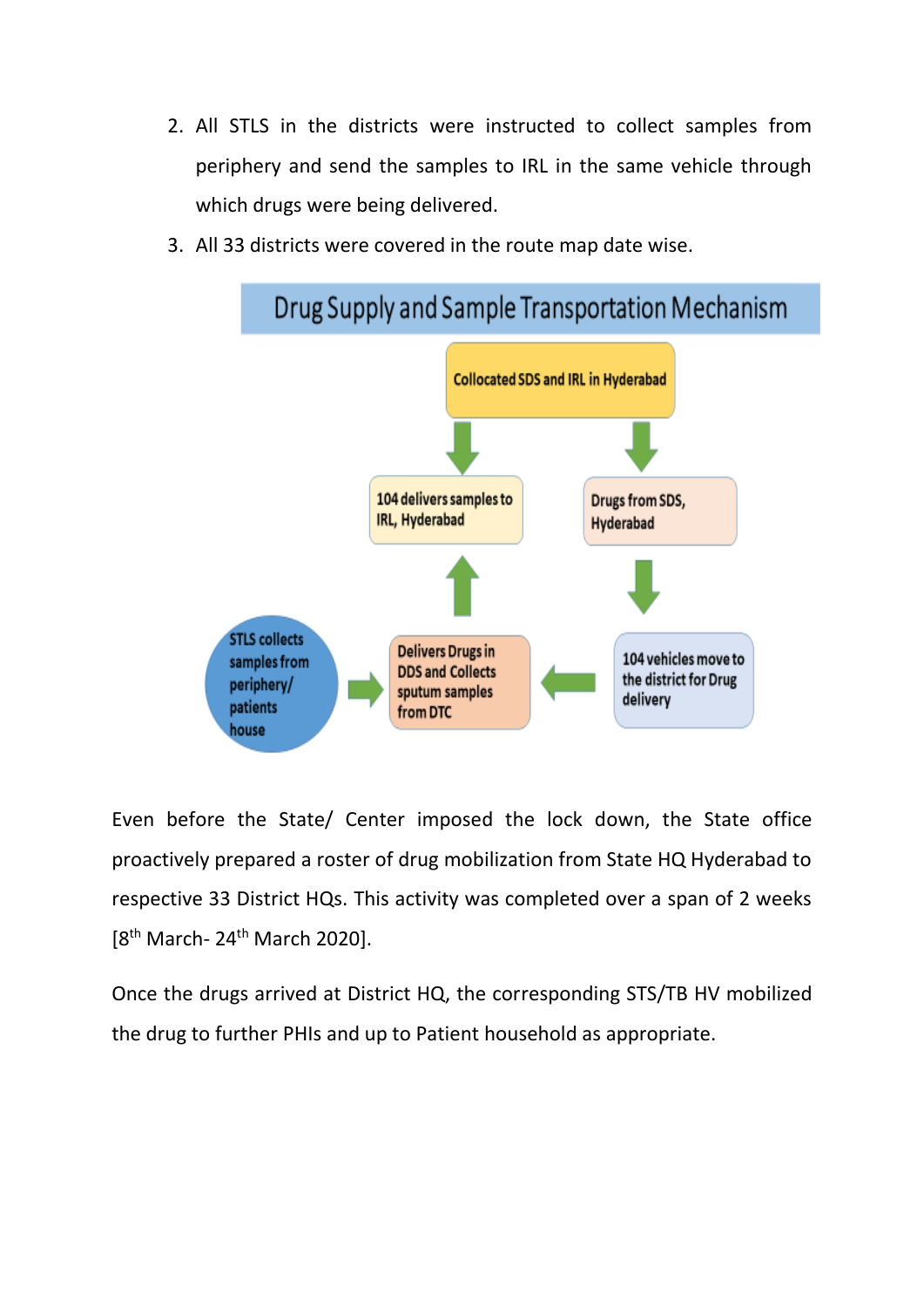| As of 5th May 2020, status of 1 month advance ATT drug supply to Patient Doorstep |                                                            |                                                                                  |  |  |  |  |
|-----------------------------------------------------------------------------------|------------------------------------------------------------|----------------------------------------------------------------------------------|--|--|--|--|
| <b>Number of TUs</b>                                                              | <b>Number of Patients where</b><br>door step delivery done | <b>Proportion of total running cases</b><br>covered with door step drug delivery |  |  |  |  |
| <b>104 TUs</b>                                                                    | 19344                                                      | 91-100%                                                                          |  |  |  |  |
| 31 TU <sub>s</sub>                                                                | 5044                                                       | <b>76-90%</b>                                                                    |  |  |  |  |
| 15 TUs                                                                            | 1506                                                       | 51-75%                                                                           |  |  |  |  |
| 10 TUs                                                                            | 1857                                                       | 31-50%                                                                           |  |  |  |  |
| 4 TUs                                                                             | 853                                                        | 21-30%                                                                           |  |  |  |  |
| 6 TUs                                                                             | 637                                                        | 10-20%                                                                           |  |  |  |  |

Total Number of running cases as per Nikshay as on 5th May 2020= 40,147 Total number of current cases, given 1 month advance ATT at door step = 29241 % of Total patients on treatment who availed 1 month advance drug delivery at doorstep= 73% [ 29, 241/40,147]

**Efforts are underway to reach 100% in Public sector.**

## **Impact of pro-active planning and execution for boosting lab linkages in lock**